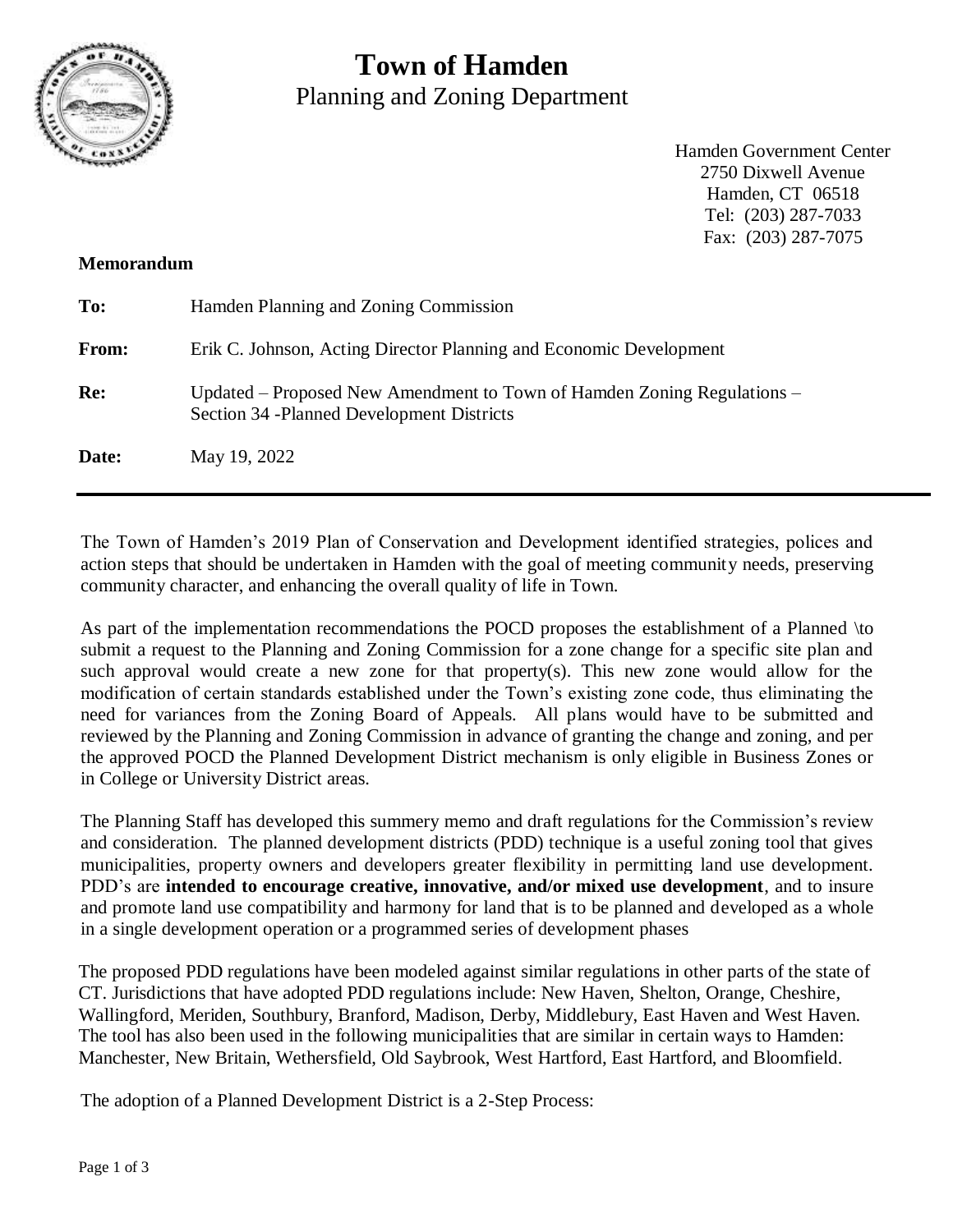- Step 1: Interested property owners, developers or other municipal stakeholders apply to the Commission for the establishment of a District. The application for the establishment of a PDD is considered by the commission as is considers any zone change application. In the case of a PDD, the zone change application also contains the proposed standards that would apply within the new zone/PDD. Those generally include permitted uses, density allowances, yard restrictions and setbacks, height requirements, parking ratios, open space requirements, building and lot area bulk standards and other items typically included in zoning district regulations.
- Step 2: If the commission approves the PDD the applicant would then return in step two to the commission with its master development plan. The PDD regulation would contain specific requirements for the development plan submission requirements. At a public hearing noticed and held in accordance with the relevant state statutes and town regulations, the development plan is carefully considered by the commission. The commission would receive comment from the public as it currently does on all special permit applications. The approval criteria would also be the same as is the current special permit criteria.

## **Key Consideration to PDD Proposed Regulation:**

Once the development plan is approved at the public hearing, the property owner would then submit more detailed development site plans, again in accordance with the submission requirements in the enabling regulation, to demonstrate each building or phases of the implementation of the master development plan is in compliance with the PDD standards adopted for the district. This is done by either site plan or administrative review approval. Applicant is not required to go through public hearing process unless they are making significant changes or alterations to the approved master development plans.

## Minimum Requirements:

In order for a project to be eligible for consideration to be a Planned Development District, Planning Staff is proposing that is must meet the following conditions:

- 1. Parcel(s) must be a minimum **4 acres** for consideration to be a PDD
- 2. Parcel(s) must be in Business Zone (T Zone) or be part of College /University District
- 3. The proposed Master Plan must be compatible with the Town of Hamden Plan of Conservation and Development.
- 4. If the development includes residential units, units must comply with Town's Affordable Housing Requirements
- 5. Final adoption requires approval from the Inland Wetland Commission
- 6. All applicants required to pay \$1500 application fee. (All fees are subject to final review and approval by the Town Legislative Council.

## Administrative Responsibilities:

The Application process is outlined in greater detail in the Proposed Regulations. However, it should be noted that all applications are required to complete a PDD Review Meeting with Planning Department Staff in advance of submission to the Planning and Zoning Commission. There will also have to be an application fee established for the Planned Development District's that must be approved by the Town's Legislative Council.

Town Preferences and Other Requirements: